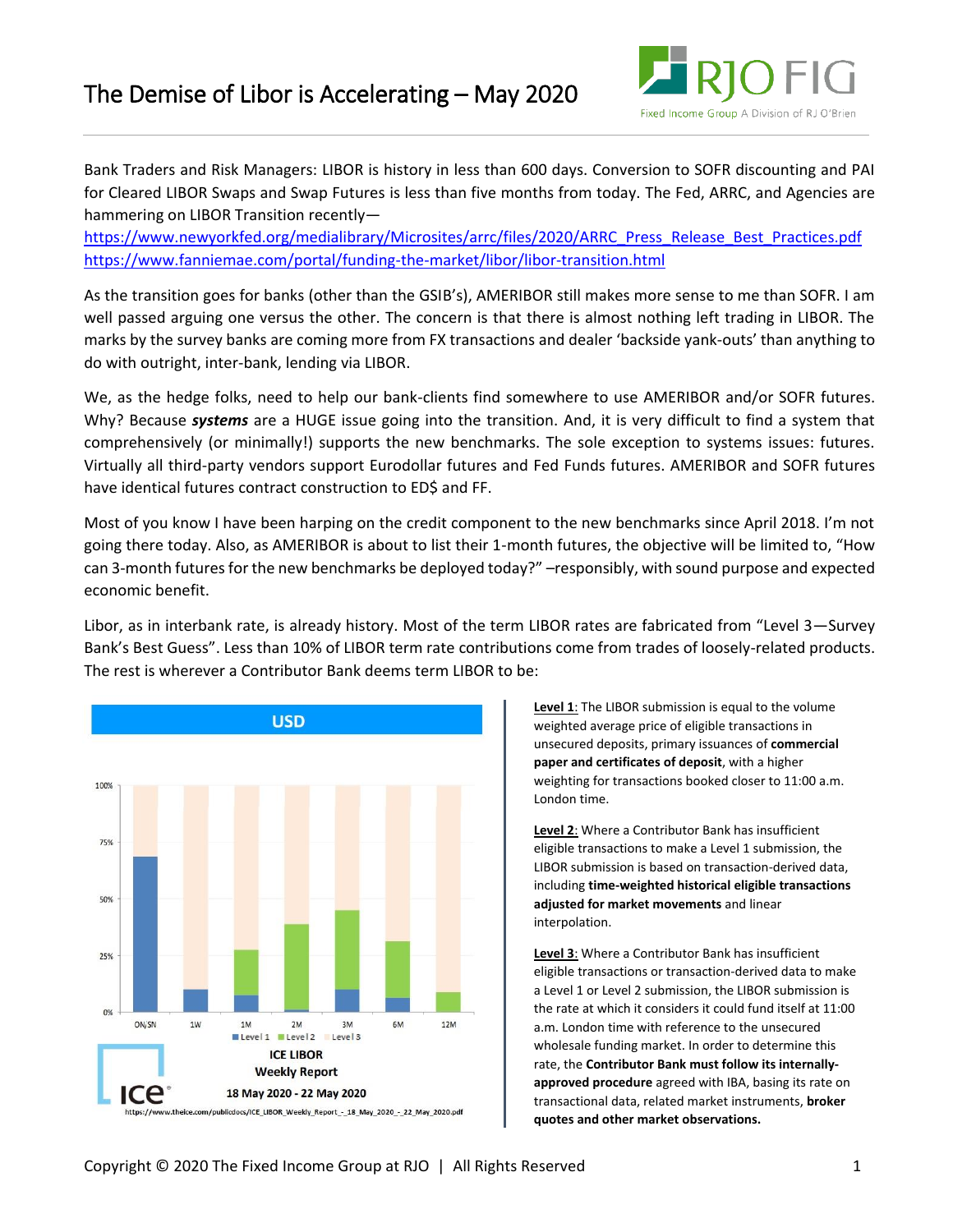

SOFR, calculated from Treasury Repo, trades the lowest rate (highest futures price- green). The AMERIBOR (blue) rate is above the SOFR rate and trades at or above IOER. Then, the highest rate is LIBOR (red) which is tied most closely to the Submission banks slowly un-screwing their clients.

With all of the Fed financing programs (most specifically, the foreign USD swap lines), LIBOR continues to drift lower. The major Wall Street banks anticipate 3-month LIBOR continuing to trend in to a rate of 0.15%-0.25% As the U.S. dollar remains globally abundant and cheapening (via Fed swap lines, the impact of our money printing, and rapidly accelerating 'risk-on' environment), foreign banks borrow dollars from the swap lines, buy up GSIB commercial paper, and drive the only visible component of LIBOR (CP) downward in rates. This is largely responsible for LIBOR continuing to creep lower in rate and tighter in spread to both SOFR and AMERIBOR. And, herein, lies the opportunity on the very front end of the yield curve.

There is a better chance of me running back to back marathons in Cairo, yesterday, than the Fed raising rates before year end. We have also explored and discussed negative short rates—which the Fed will also not be considering in the immediate future. The front end of the yield curve is largely dormant—except for LIBOR that should continue to decline, at least a handful of basis points at 3-month term.

So, whether 3mo AMERIBOR or SOFR futures, both seem a better bet from the SHORT side than Sep'20 Eurodollar futures. The "test the plumbing" trade for the new benchmarks is easy:

## **Where you have a short EDU0 future, move the position (or a piece of it) to SHORT MERU0 or SFRU0.**

This could be on a loan or securities hedge position or part of short position in the 6mo key-rate bucket for MSR hedges. If you want to dip your toe into a new benchmark, with little risk and a good possibility of saving a few basis points, try it with Sep'20 3mo Futures.

For the Fixed Income Group, JC

800.367.3349 [fig@rjobrien.com](mailto:fig@rjobrien.com) [www.fixedincomegroup.com](http://www.fixedincomegroup.com/)